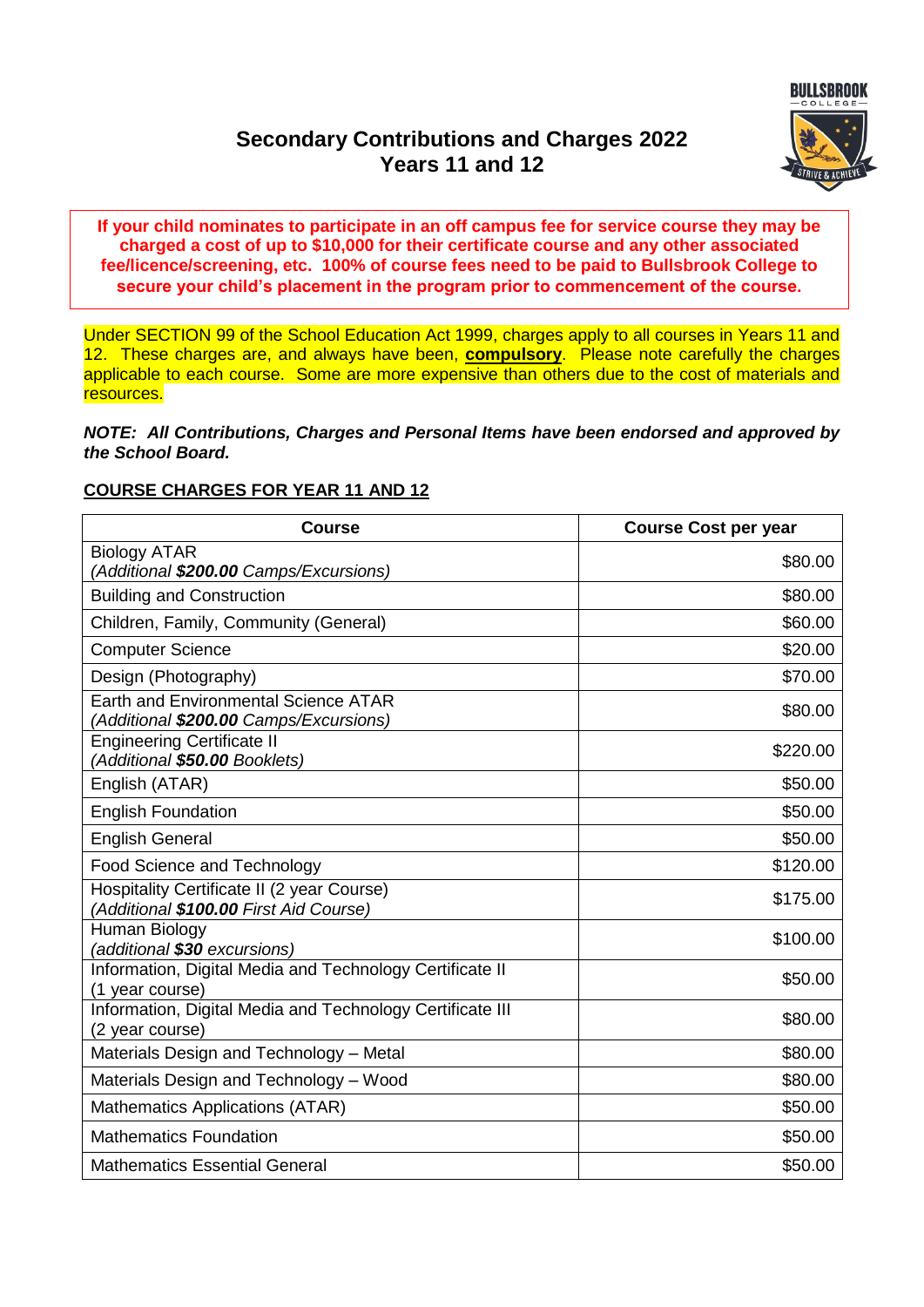| <b>Media Production &amp; Analysis</b>        | \$80.00  |
|-----------------------------------------------|----------|
| Music Certificate II                          |          |
| (Additional \$200.00 Camps)                   | \$125.00 |
| (Additional \$100 First Aid Course)           |          |
| <b>Music Certificate III</b>                  | \$125.00 |
| (Additional \$200.00 Camps)                   |          |
| <b>Outdoor Education</b>                      | \$100.00 |
| (Additional \$450.00 Excursions/Camps)        |          |
| <b>Outdoor Recreation Certificate II</b>      |          |
| (Additional \$450.00 Camps)                   | \$100.00 |
| (Additional \$100.00 First Aid Course)        |          |
| <b>Physical Education Studies</b>             | \$75.00  |
| (Additional \$50.00 Excursions)               |          |
| Psychology ATAR                               |          |
| (Additional \$100.00 for Required Textbooks)  | \$50.00  |
| (Additional \$50.00 Excursions)               |          |
| <b>Psychology General</b>                     | \$50.00  |
| (Additional \$50.00 Excursions)               |          |
| <b>Specialised Course Program</b>             | \$100.00 |
| Visual Arts (General)                         | \$85.00  |
| Workplace Learning and Work Readiness Program | \$75.00  |

# **EXTRA COST ADDITIONAL ACTIVITY:**

 $\blacksquare$ 

This refers to the provision of extra cost optional activities which are part of an education program and which charges do not cover. Participation in these activities is conditional on a payment being made. The estimated costs provided are the *maximum* and will not exceed this amount. If a particular event does not transpire within the school year no Charges for that event will apply. Where the cost is less than estimated, the lower charge will apply.

 $\overline{\phantom{0}}$ 

| Payment must be made when a student participates in an Extra Cost Additional Activity |                                  |  |
|---------------------------------------------------------------------------------------|----------------------------------|--|
| <b>BYOD</b> – Laptop: 10 for Windows or Mojave for Mac and                            |                                  |  |
| protective case (Refer to letter accompanying Personal                                | $$300.00 -$<br>Can cost between  |  |
| Items List regarding requirements)                                                    | \$800.00                         |  |
| (Not covered by the College's insurance)                                              |                                  |  |
| <b>Country Week Sport</b>                                                             | \$450.00                         |  |
| (additional optional Country Week jacket - \$130)                                     |                                  |  |
| Course (per Subject) Specific Tour/ Camp                                              | \$400.00                         |  |
| Excursions / Incursions                                                               | \$300.00                         |  |
| Individual / Class Photos - "Academy Photography"                                     | Total cost is dependent on       |  |
|                                                                                       | individual and family orders     |  |
| Leavers Jumper                                                                        | \$150.00                         |  |
| <b>Outdoor Education Camps</b>                                                        | \$450.00                         |  |
| <b>Outdoor Recreation Camps</b>                                                       | \$450.00                         |  |
| <b>Presentation Night</b>                                                             | \$120.00                         |  |
| <b>Presentation Night - Photos</b>                                                    | \$50.00                          |  |
| Private Music Instrumental Lessons (if available)                                     | \$1000 per participating student |  |
| <b>School Ball</b>                                                                    | \$150.00                         |  |
| School Tour (including Interstate / Intrastate)                                       | \$2,500.00                       |  |
| School Tour (Overseas)                                                                | \$3,500.00                       |  |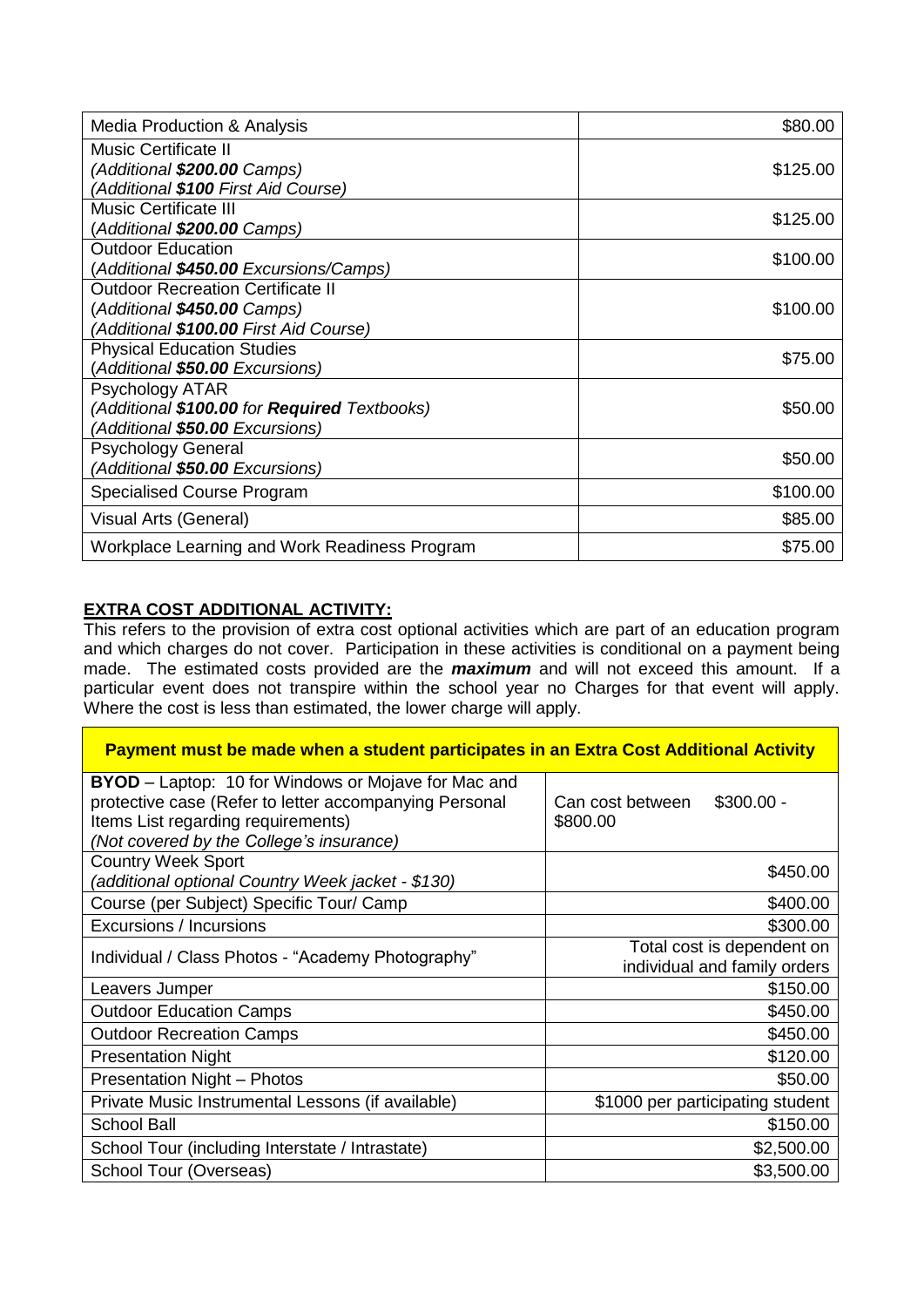| Short Courses (optional)                                  | Cost depending on course not to |
|-----------------------------------------------------------|---------------------------------|
|                                                           | exceed \$180.00 per course      |
| <b>Student Portfolio</b>                                  | \$20.00                         |
| Textbooks (see attached for list of textbooks that may be | \$400.00                        |
| required, approximately \$80 per subject)                 |                                 |
| Uniform for Specialised Activity                          | \$130.00                        |
| (eg Beyond Bullsbrook, Country Week, etc)                 |                                 |
| <b>Workbooks</b>                                          | \$100.00                        |

# **PERSONAL ITEMS:**

Students will be responsible for their own personal items as required for each subject (files, pens, calculator etc). The list for each year level is the recommended list of materials. The school has negotiated competitive prices on the lists but you are not obliged to use Campion. You may order part of the list if that is your wish. Parents should also be aware that consumables such as pencils, glue etc may need to be *replenished throughout the year by the parent*.

# **CONTRIBUTIONS:**

*Contributions are in accordance with the School Education Act 1999, School Education Regulations 2000 and the Department of Education Contributions, Charges and Fees Manual July 2019.*

# **P&C VOLUNTARY CONTRIBUTION:**

Each year the P&C endeavours to provide the school with education resources that further support the work of the School. These funds directly benefit the students. The P&C has made it easier for all families to contribute equally setting a sum of \$40.00 contribution per family per year. Our P&C volunteers may also undertake additional fundraising activities during the year. This contribution may be paid in one sum or by instalments during the school year at your convenience

#### **LIBRARY CONTRIBUTION:**

The **\$10.00** Library Contribution is a Voluntary Request for students in Years K-12. Funds collected from Library contributions are used to purchase new resources for the Library and therefore benefit all students.

| <b>Description</b>                                           | <b>YR 11</b> | <b>YR 12</b> |
|--------------------------------------------------------------|--------------|--------------|
| <b>P&amp;C VOLUNTARY CONTRIBUTION</b><br>per family per year | \$40.00      | \$40.00      |
| <b>LIBRARY CONTRIBUTION</b><br>per student per year          | \$10.00      | \$10.00      |

#### **REFUND OF CONTRIBUTIONS AND CHARGES:**

Parents may be entitled to a refund of any unused portion of the Contributions and Charges they have paid if their child transfers to another school prior to the end of the school year. Alternatively, the remaining funds can be transferred to the new school. These refunds will be arranged upon your request.

#### **SECONDARY ASSISTANCE SCHEME:**

Parents who have students in Years 7-12 may be eligible for assistance with fees, uniforms and contributions and charges. Cards must be current in first term and include the following:

- Centrelink Family Health Care Card
- Centrelink Pensioner Concession Card
- Department of Veterans' Affairs Pensioner Concession Card (blue card only)